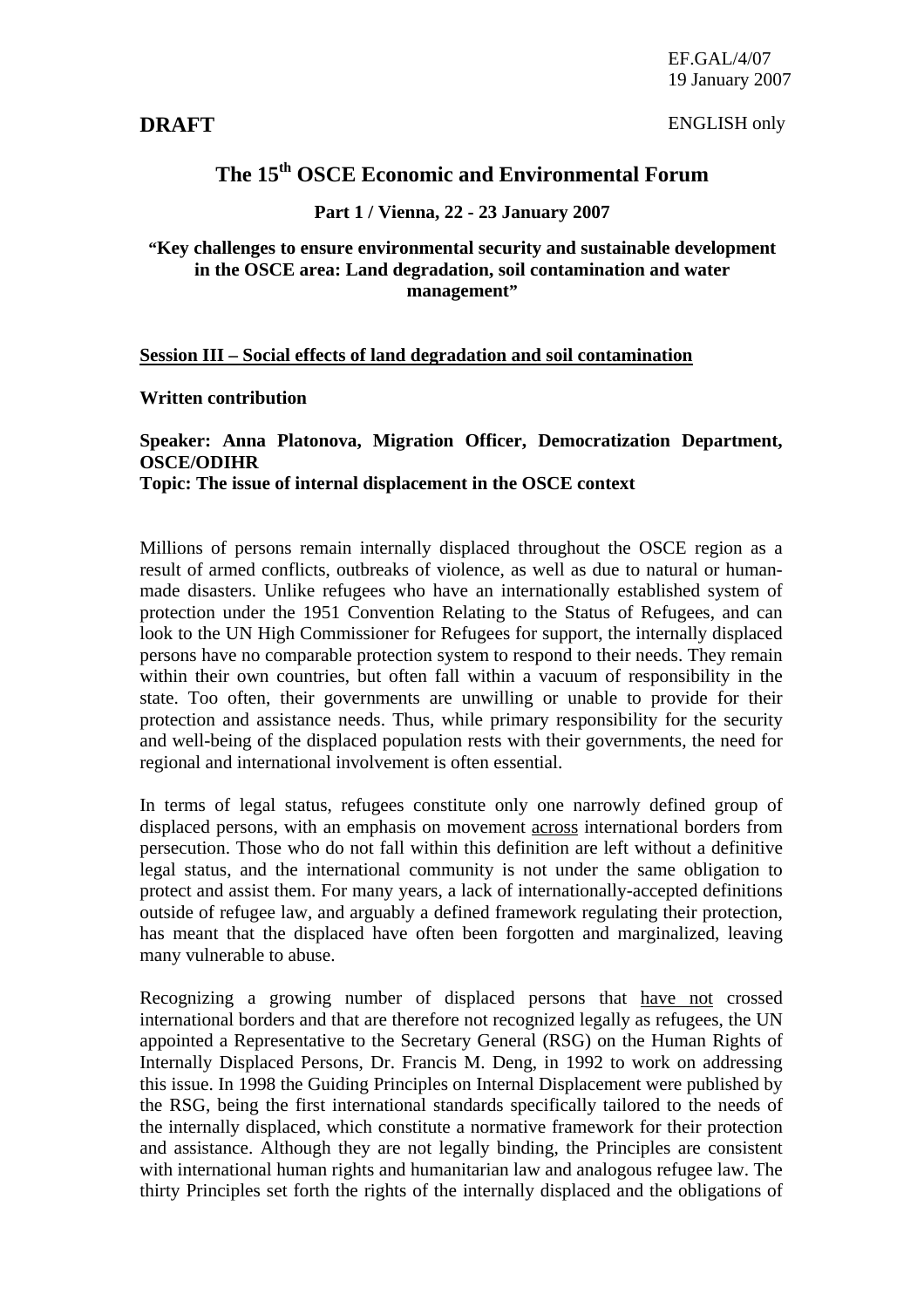governments and other relevant actors toward these populations. They apply to all phases of displacement, offering protection prior to displacement, protection and assistance during displacement and in the return and reintegration phase.

Definition of IDPs comprised in the Guiding Principles, broadly describes IDPs as, *Persons or groups of persons who have been forced or obliged to flee or leave their homes or places of habitual residence, in particular as a result of or in order to avoid the effects of armed conflict, situations of generalized violence, violations of human rights or natural or human-made disasters, and who have not crossed an internationally-recognized border.* 

Contained in this descriptive definition are several underlying reasons for displacement. While nearly all international organizations acknowledge the place of the Guiding Principles in the development of prevention, response and assistance strategies, most political and operational work has focused on persons displaced by armed conflict or outbreaks of violence. The circumstances of those displaced by disasters and development projects often mirror those displaced by conflict, especially in protracted situations. Nevertheless, the fate of those individuals displaced due to natural or human-made disasters or involuntary resettled due to development projects, has until recently received limited attention on the international level.

At the same time, those fleeing natural or man-made disasters that have crossed international borders are left outside of both the legal definition of a refugee and the descriptive definition of an IDP. It remains an issue of special concern to seek for solutions to ensure protection under international law for those suffering from severe environmental damage and degradation.

The Guiding Principles reflect the doctrine of 'sovereignty as responsibility' as the most suitable conceptual framework for dealing with internal displacement. It stipulates that when states are unable to provide protection and assistance to their citizens, they are expected to request and accept outside offers of aid. Should they refuse or deliberately obstruct access to their displaced or other affected populations and thereby put large numbers at risk, the international community has the right and responsibility to assert its concern.

State responsibility entails steps to prevent arbitrary displacement and resolve the root causes of conflicts. Once displacement occurred, state responsibility comprises acknowledging the problem, assessing the size and needs of IDP populations, developing national laws and policies, removing discriminatory laws and practices, establishing national institutions, training government officials, and safeguarding the full range of civil, political, economic, social and cultural rights of the displaced. The promotion of durable solutions for the displaced is another important benchmark of state responsibility, namely ensuring that IDPs enjoy safe and voluntary returns or resettlement, minority protection, and assistance with property restitution and reintegration.

As governments may lack the capacities to provide protection, assistance or reintegration and development support to their displaced populations, or may fail to do so, the international community has become increasingly involved in these situations. Over the past decade, numerous humanitarian, human rights and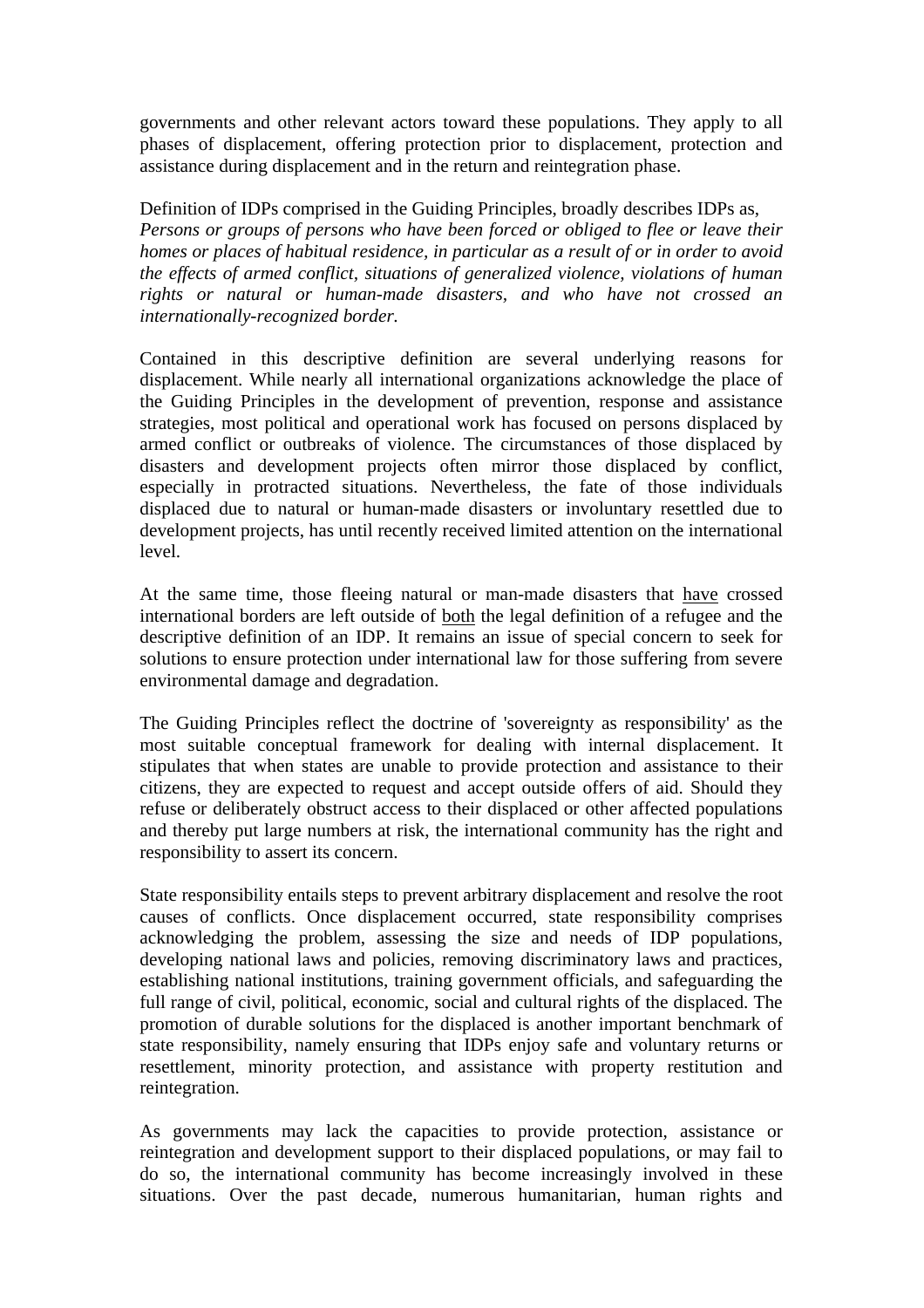development organisations have come forward to provide protection, assistance, reintegration and development support to internally displaced persons. These include UNHCR, the ICRC, World Food Programme (WFP), UNICEF, the UN Development Programme (UNDP), the World Health Organisation (WHO), the International Organisation for Migration (IOM), the Office for the High Commissioner for Human Rights (OHCHR), and many NGOs. Nonetheless, the overall response has been often *ad hoc*, with the result that world-wide, large numbers of internally displaced persons do not receive adequate protection, assistance or reintegration and development support.

In the OSCE region, the internal displacement remains one of the most pressing human rights, humanitarian and political problems. While their numbers have decreased, due mainly to large-scale returns in countries such as Bosnia-Herzegovina and Croatia, approximately three million persons remain internally displaced in this region, in particular, in the Balkans, Central Asia and Caucasus. Given that the OSCE participating States have committed themselves to the principle that matters related to human rights are of direct and legitimate concern to all participating States, issues related to the plight of internally displaced persons may be and have been discussed in the Permanent Council of the OSCE in the context of discussions of the situation in various parts of the OSCE region.

Commitments of CSCE/OSCE participating States dealing explicitly with refugees and displaced persons were first developed in the 1990s, such in the CSCE Helsinki Document 1992 and the Document of the Stockholm Meeting of the CSCE Council of 1992. However, it was not until September 2000 that the OSCE first attempted to address the issue of internal displacement at an OSCE wide-forum. In 2000, the SHDM on *Migration and Internal Displacement* produced a number of recommendations for the OSCE participating States and OSCE institutions on how to address the problem of the internal displacement in the OSCE region. One of the key recommendations was to adopt a Ministerial Council's decision to integrate UN Guiding Principles as a reference for the OSCE activities. In 2003, the Maastricht Ministerial Council's Decision No 4/03 on Tolerance and Non-Discrimination was adopted, which stated that the UN Guiding Principles on Internal Displacement are to be taken as a *'useful framework for the work of the OSCE and the endeavors of participating States in dealing with internal displacement*'.

At the most recent OSCE-wide forum on internal displacement, the Supplementary Human Dimension Meeting on *Internally Displaced Persons* held in the fall of 2004, the UN RSG on the Human Rights of Internally Displaced Persons, Prof. Walter Kälin, indicated that the 'two most pressing components of that large issue in the OSCE region are: first, the impact of prolonged situations of displacement on the security and well-being of IDPs and, second, the impediments to truly voluntary, safe and dignified solutions to displacement'.

The OSCE's engagement in situations of internal displacement has expanded significantly over the past decade. Its conflict prevention machinery, for example, including its High Commissioner for National Minorities, has worked to avert mass displacement. Protection of internally displaced persons has become a part of the everyday work of a number of OSCE field presences. Their field staff has engaged in monitoring the safety and human rights of displaced persons, especially during returns. In Tajikistan, for example, OSCE field officers brought to the attention of the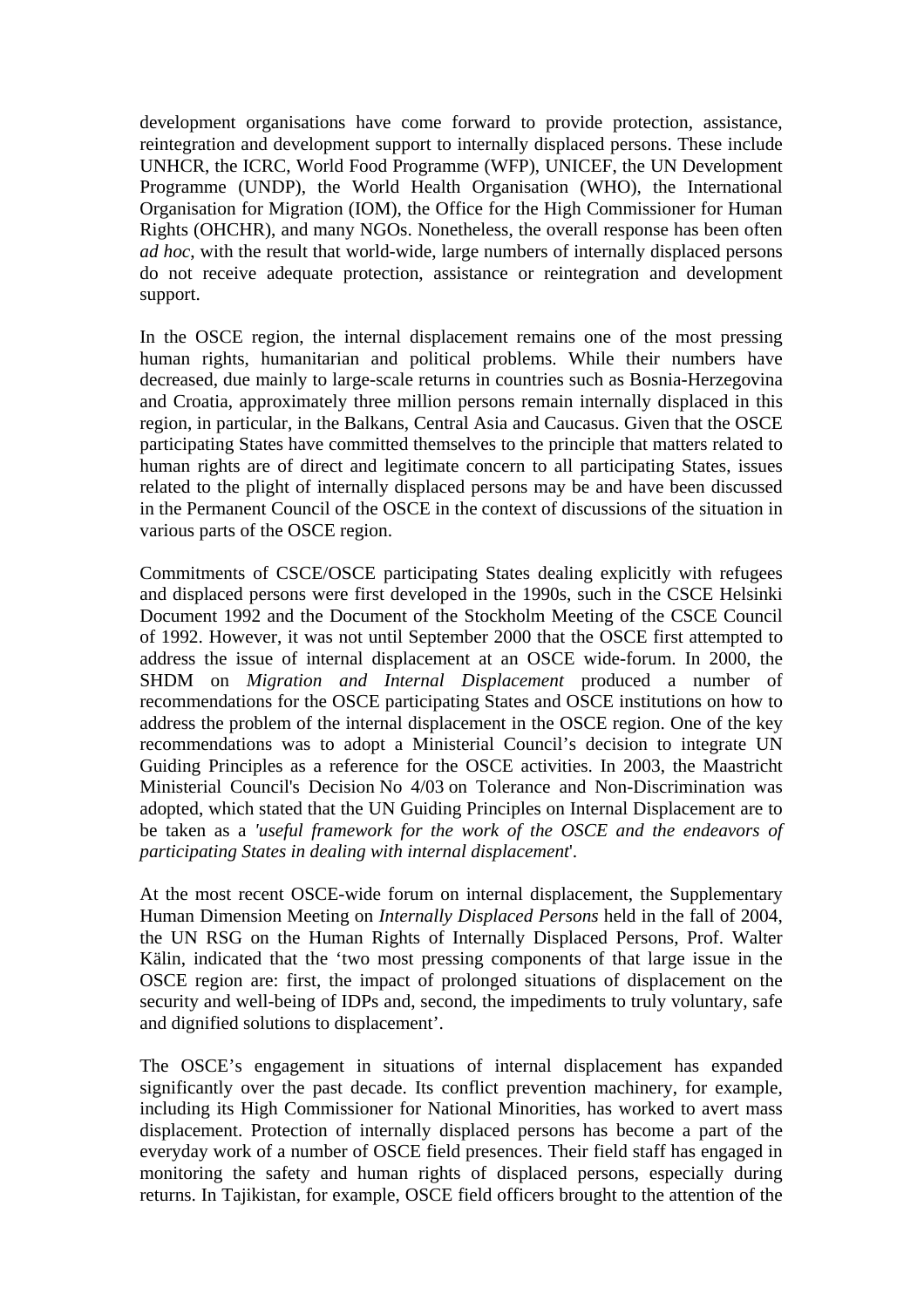authorities instances of harassment of internally displaced persons and have taken up individual cases of illegal house occupation to facilitate the return and reintegration of the displaced. The OSCE field presences have played an integral part in assisting with implementation of property restitution in the South Eastern Europe where some valuable lessons have been learned.

The ODIHR held a number of IDP-related activities in the past years. In particular, in May 2000 a workshop for high-level government officials from Armenia, Azerbaijan and Georgia was organized in Tbilisi, Georgia, jointly with the Brookings Institution Project on Internal Displacement and the Norwegian Refugee Council. Participants of the workshop reviewed internal displacement in Armenia, Azerbaijan and Georgia and the role that various stakeholders can play in addressing these concerns. As a follow-up to the meeting in Tbilisi, the ODIHR has been working very closely with local and international NGOs on reviewing compliance of domestic legislation in the Southern Caucasus with the Guiding Principles on Internal Displacement and developing recommendations on how to improve the normative frameworks for the protection of IDPs. This project was headed by the Representative of the UN Secretary General on Human Rights of Internally Displaced Persons. The legal reviews elaborated as a result of the project have since been serving as a basis for discussions on improvement of legislation among governmental agencies, NGOs, and the international community, including OSCE field presences in the Southern Caucasus. A compilation of the reviews has been co-published by the American Society for International Law and the Brookings Institution-SAIS Project on Internal Displacement.

Furthermore, the ODIHR has a long-term experience in working on the issue of free choice of a place of residence in the countries of the Eastern Europe, Caucasus and Central Asia. In these countries, IDPs as one of the most vulnerable groups of population, have been particularly affected by Soviet-era internal restrictions on freedom of movement, being denied right to work, to vote or to get social services. In several situations, the freedom of movement of IDPs within their country's borders is greatly limited. The ODIHR is continuously involved in improvement of the situation of IDPs by providing assistance to developing a conceptual and legal basis for the reform of such population registration systems across the former Soviet Union.

Moreover, the ODIHR contributes to improvement of the situation of IDPs by mainstreaming these issues into the relevant fields of involvement, such as its work on gender issues, election observation, rule of law, access to justice issues' as well as on specific problems of Roma IDPs.

The SHDM on *Internally Displaced Persons* in 2004 produced a number of recommendations for the OSCE participating States and OSCE institutions on how to continue addressing the problem in the OSCE region. One of the main recommendations called for the use of the UN Guiding Principles as a framework for the work of the OSCE and the endeavours of participating States in dealing with internal displacement and to adopt the human rights based approach as the core of any response to internal displacement.

The participating States were called to assume a national responsibility for IDPs by protecting their physical security and surveying their needs and by developing strategies to ensure their rights, and to develop detailed laws and policies to address